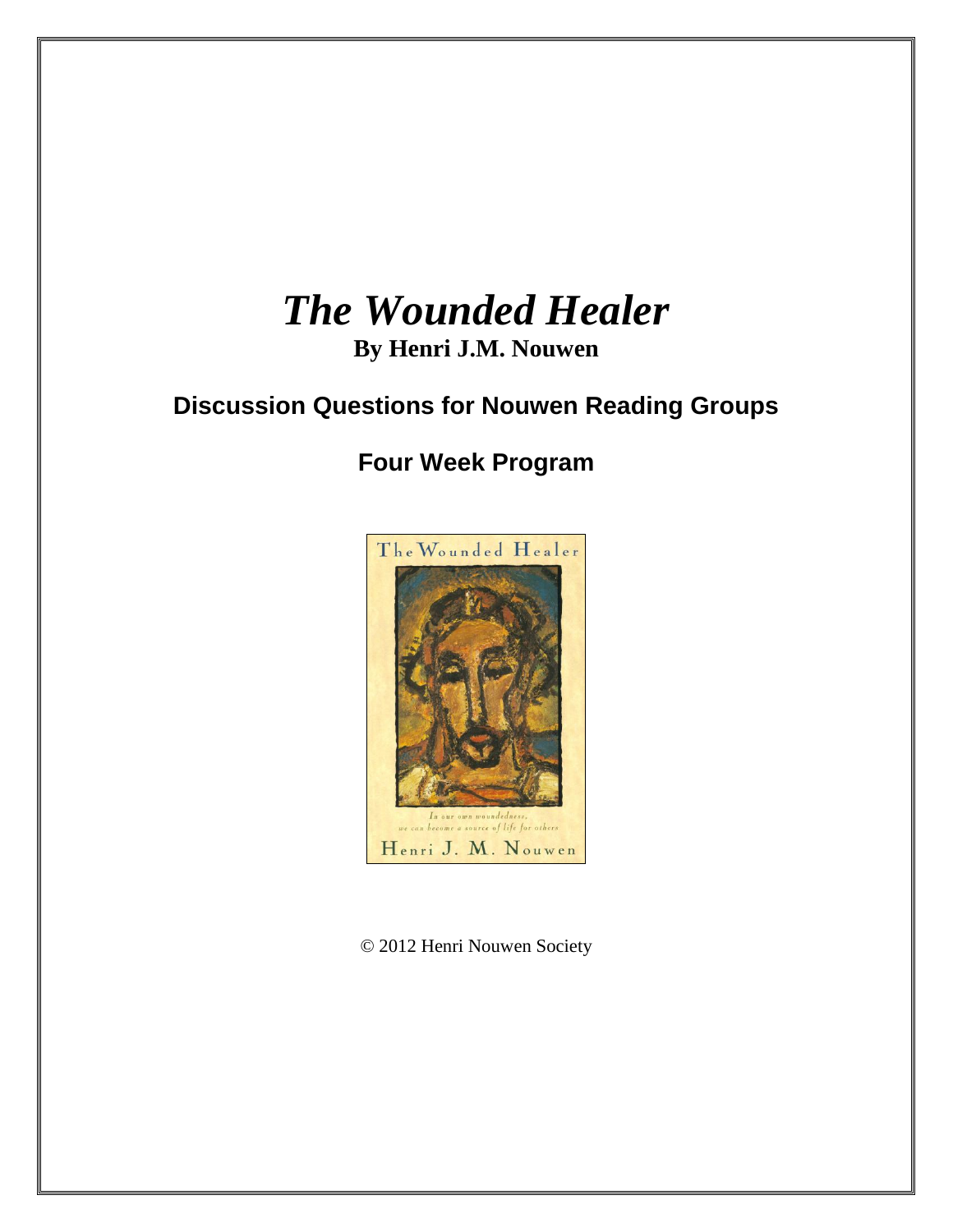

# **About Henri Nouwen**

The internationally renowned priest and author, respected professor and beloved pastor Henri J.M. Nouwen wrote over 40 books on the spiritual life. He corresponded regularly in English, Dutch, German, French and Spanish with hundreds of friends and reached out to thousands through his Eucharistic celebrations, lectures and retreats. Since his death in 1996, ever-increasing numbers of readers, writers, teachers and seekers have been guided by his literary legacy. Nouwen's books have sold over 2 million copies and been published in over 22 languages.

Born in Nijkerk, Holland, on January 24, 1932, Nouwen felt called to the priesthood at a very young age. He was ordained in 1957 as a diocesan priest and studied psychology at the Catholic University of Nijmegen. In 1964 he moved to the United States to study at the Menninger Clinic. He went on to teach at the University of Notre Dame, and the Divinity Schools of Yale and Harvard. For several months during the 1970s, Nouwen lived and worked with the Trappist monks in the Abbey of the Genesee, and in the early 1980s he lived with the poor in Peru. In 1985 he was called to join L'Arche in Trosly, France, the first of over 100 communities founded by Jean Vanier where people with developmental disabilities live with assistants. A year later Nouwen came to make his home at L'Arche Daybreak near Toronto, Canada. He died suddenly on September 21<sup>st</sup>, 1996, in Holland and is buried in King City, Ontario, not far from the Daybreak Community.

Nouwen believed that what is most personal is most universal. He wrote, "By giving words to these intimate experiences I can make my life available to others." His spirit lives on in the work of the Henri Nouwen Society, Henri Nouwen Stichting (Holland), the Henri Nouwen Legacy Trust, the Henri J. M. Nouwen Archives and Research Collection, and in all who live the spiritual values of communion, community and ministry, to which he dedicated his life.

For more information about Henri Nouwen, his writing and the work of the Henri Nouwen Society please visit: [www.HenriNouwen.org.](http://www.henrinouwen.org/henri/about/)

www.HenriNouwen.org | 866-226-2158 | admin@henrinouwen.org 2  $\overline{a}$ <sup>1</sup> Photo of children with Henri in Guatemala by Peter Weiskel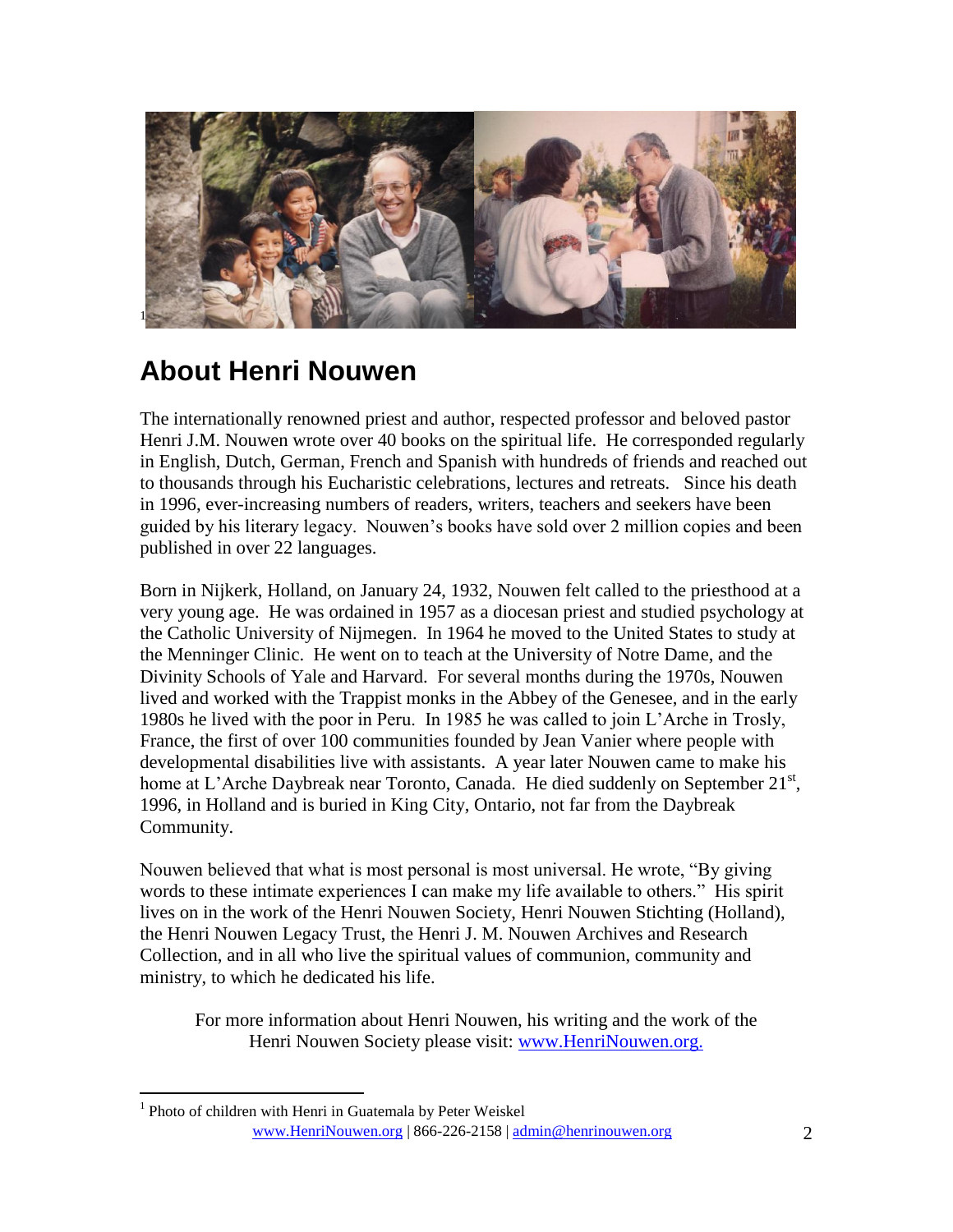### *The Wounded Healer Ministry in Contemporary Society* **by Henri J.M. Nouwen**

© 1972 New York, Doubleday, Image Books, 100 pp. (paperback)

#### *Discussion questions for Nouwen Reading Groups*

Prepared by Claire S. Merritt *Recommended number of meetings for this book: 4*

In this short volume Henri Nouwen examines the challenges of ministry in the modern world, where those involved in ministry no longer have the certainties of the past but instead are likely to be as wounded, broken and unsure as those to whom they minister. How can they use their own wounds to guide others toward greater wholeness? Although written in the early 1970's while Henri was teaching at Yale Divinity School, this book remains relevant more than four decades later, for the problems confronting spiritual leaders, both clergy and lay ministers, are still with us. The main thing that dates this book is the male-dominated language, for which Henri apologizes in his acknowledgments, promising to do better in future books – a promise he kept!

#### **Meeting #1 (Introduction and Chapter I***, Ministry in a Dislocated World,* **pp. XV-22) -- Questions for Discussion**

Henri begins his book by asking what it means "to be a minister in our contemporary society" (p. XV), and by describing the predicament of what he calls the "nuclear man."

- 1. In the introduction Henri states, "Maybe our fragmented life experiences combined with our sense of urgency do not allow for a 'handbook for ministers'" (p. XVI). Why is it more difficult to compile such a handbook in modern times than it was in the past?
- 2. How does Henri define nuclear man? To what extent do you see yourself as a nuclear man or woman? In what ways are you different?
- 3. What does Henri mean by "historical dislocation"? In what ways is this concept still, or even more, relevant in the  $21<sup>st</sup>$  century?
- 4. Why has it become difficult, if not impossible, to live according to a fixed ideology? Describe a belief you once held that no longer works for you. What brought about the change in your thinking?
- 5. What do we gain by rejecting a fixed ideology? What do we lose?
- 6. In discussing immortality Henri states: "When man is no longer able to look beyond the time and space of his life, he loses his desire to create and the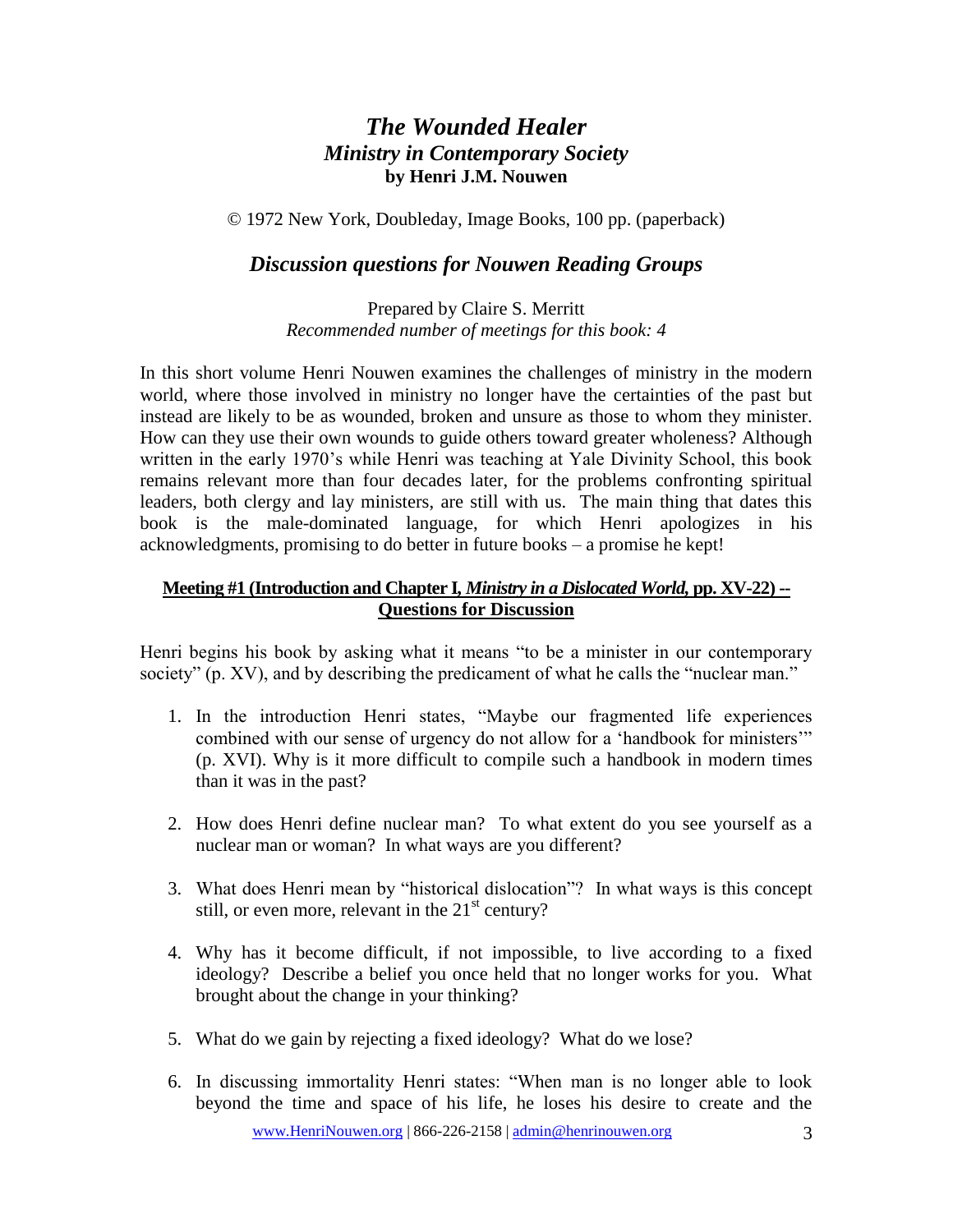excitement of being human" (p. 13). What is your concept of immortality? How does it differ from the traditional one expressed "in symbols such as Hell, Purgatory, Heaven, Hereafter, Resurrection, Paradise, and the Kingdom of God" (p. 14)?

- 7. In searching for liberation from the predicament of nuclear man, Henri identifies two main ways, which he calls the mystical way and the revolutionary way. How does each of these ways reflect your own search for meaning?
- 8. Henri says "that in Jesus the mystical and the revolutionary ways are not opposites, but two sides of the same human mode of experiential transcendence" (p. 19). Give examples of this from Jesus' life.

#### **Notes**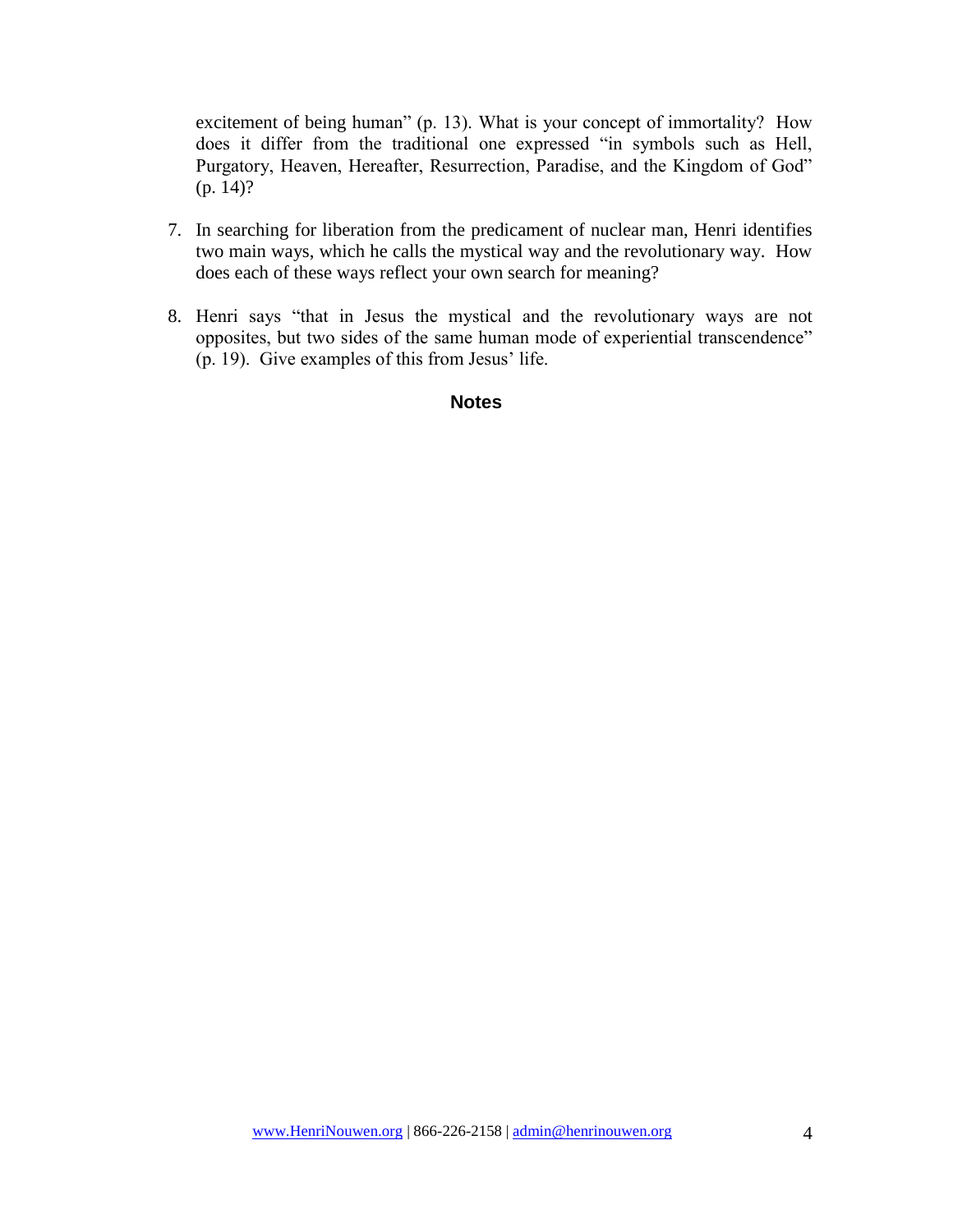#### **Meeting #2 (Chapter II,** *Ministry for a Rootless Generation,* **pp. 25-47) – Questions for Discussion**

In this chapter Henri tries to answer two questions: "First, how do the men and women of tomorrow look today? And second, how can we lead them to where they can redeem their people" (p. 26)?

- 1. Henri calls the young people of the late 1960's "the inward generation." What does he mean? What are the promises and dangers of this inwardness? After more than forty years since Henri wrote this book how has this generation turned out?
- 2. What does Henri mean when he describes the "generation without fathers"? In what ways do his observations still apply today?
- 3. "Convulsiveness" is a third characteristic that Henri ascribes to young people. What are the reasons for this convulsiveness? Does it continue to manifest itself in our present-day culture and, if so, how and where?
- 4. Henri states that the Christian leader "must first have the courage to be an explorer of the new territory in himself and to articulate his discoveries as a service to the inward generations" (p. 40). Why is it important that the leaders be able to communicate their inner life to those whom they serve?
- 5. How does Henri define compassion? What are some of the threats to that compassion for the Christian leader?
- 6. What does Henri mean when he invites the Christian leaders to be "contemplative critics"? In what sense can they be "people of hope"?
- 7. Why does this leader have to be a "person of prayer"?

#### **Notes**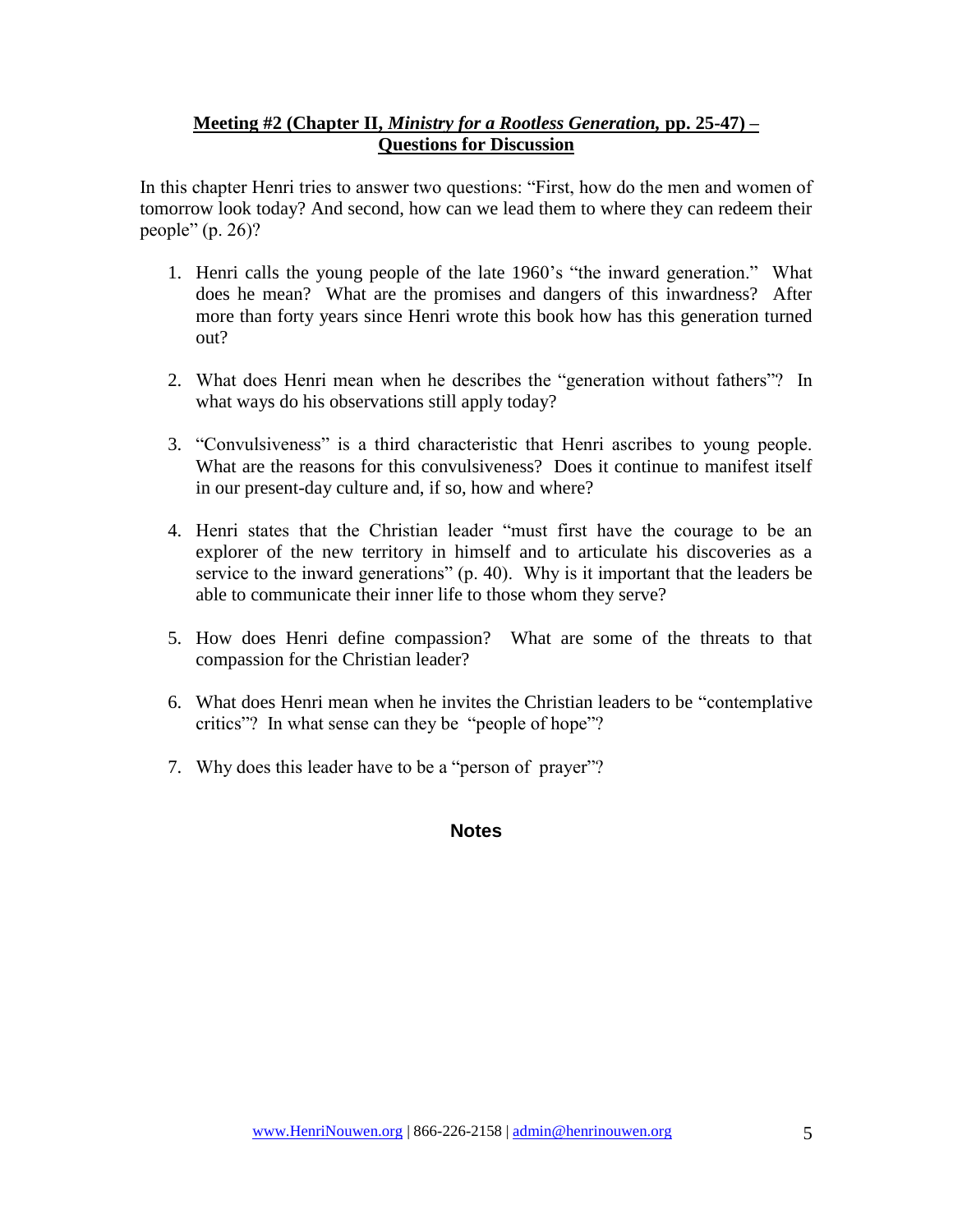#### **Meeting #3 (Chapter III,** *Ministry to a Hopeless Man***, pp. 51-77) – Questions for Discussion**

Henri places a conversation between a hospital patient and a theology student at the center of a discussion about life and death.

- 1. Reread the conversation between John and Mr. Harrison. What is your reaction to it? Why do you think it went nowhere?
- 2. Recall a time when you visited someone in the hospital or someone visited you. How was the visit helpful? If it wasn't helpful what made it fail?
- 3. Henri talks about Mr. Harrison's fear of death. Have you ever feared that you would die? If so, describe what you felt.
- 4. "Isolation is among the worst of human sufferings," (p. 60) according to Henri. Why is that so? Have you ever felt truly isolated?
- 5. Henri states: "The emptiness of the past and the future can never be filled with words but only by the presence of a man" (p. 65). How could John have been present to Mr. Harrison? How can we be truly present to each other and what difference does this presence make?
- 6. What does Henri mean when he says that "'I will wait for you' is an expression of solidarity which breaks through the chains of death" (p. 69)?
- 7. Discuss Henri's statement: "The great illusion of leadership is to think that man can be led out of the desert by someone who has never been there" (p.72). Why is a refusal to become involved detrimental to ministry? How does sharing our personal concern enable us to help others?
- 8. Why is "faith in the value and meaning of life" (p. 74) essential to the Christian leader? How can this faith bring about new life, even in the face of death?
- 9. What justifies hope in the Christian context, even when years of work do not produce any concrete results?

#### **Notes**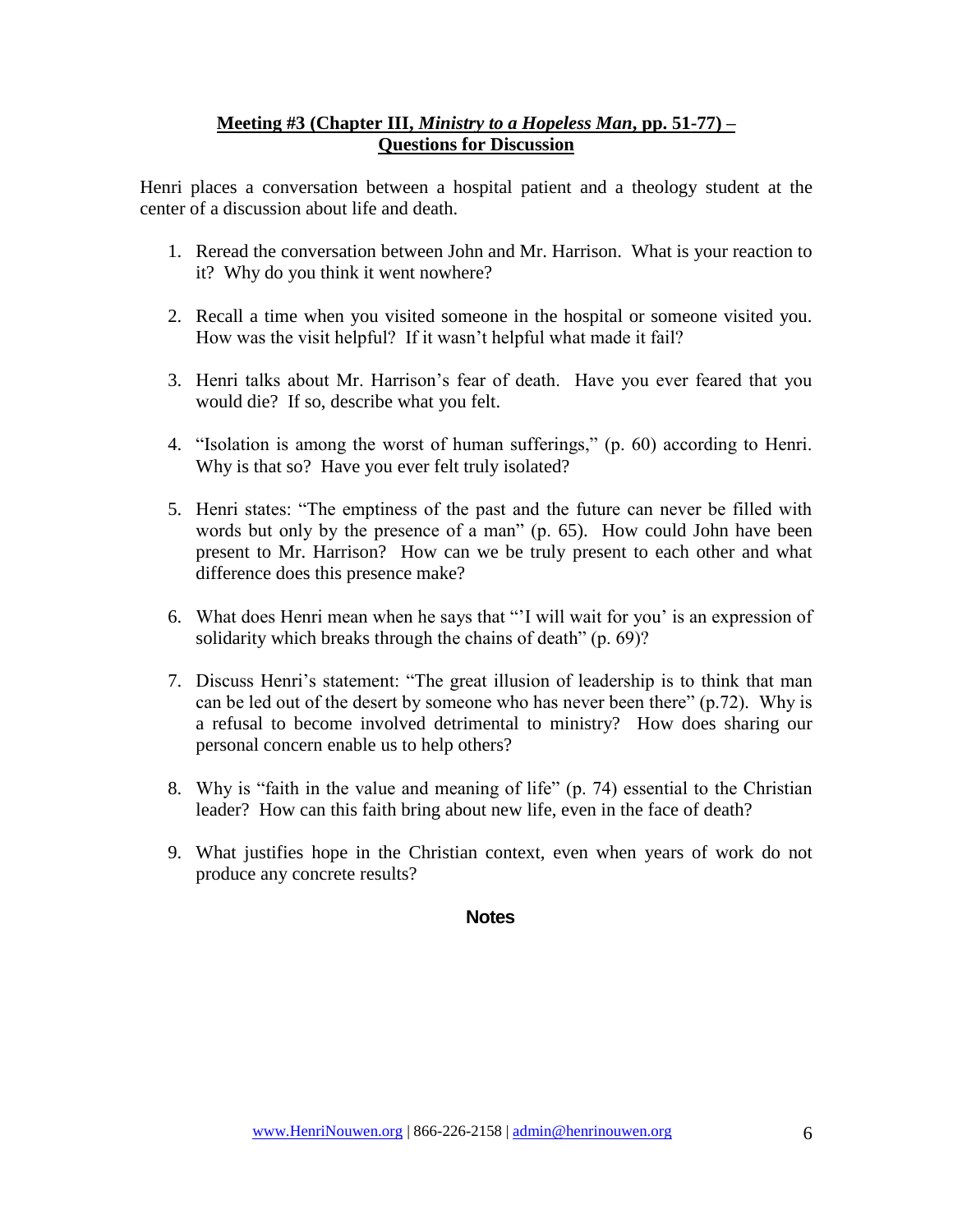#### **Meeting #4 (Chapter IV,** *Ministry by a Lonely Minister* **and Conclusion, pp. 79-100) – Questions for Discussion**

In the final section of his book Henri describes what it means to be both a wounded minister and a healing minister.

- 1. According to Henri, loneliness is our human condition. What are the dangers of denying this fundamental loneliness? How can we see it as a gift?
- 2. Why is the professional loneliness of ministers even greater now than it was in the past? How can a minister turn this loneliness into a source of strength?
- 3. What does Henri mean by "spiritual exhibitionism" (p. 88)? Why does this not help to alleviate suffering?
- 4. How does Henri define hospitality? How do concentration and withdrawal relate to hospitality? Why is this kind of hospitality so difficult?
- 5. Henri states: "Perhaps the main task of the minister is to prevent people from suffering for the wrong reasons" (p. 93). What are some of the wrong reasons why we suffer? What might be some of the right ones?
- 6. What is the basis of the community that Henri describes? In this community, what is the role of mutual confession?
- 7. Many have asked, "When is the Messiah coming?" How does Henri answer this question? What is your understanding of the concept of the Messiah?
- 8. In his conclusion Henri says: "The minister is the one who can make this search for authenticity possible, not by standing on the side as a neutral screen or an impartial observer, but as an articulate witness of Christ, who puts his own search at the disposal of others" (p. 99). Think about persons who have ministered to you in this way. How has Henri's book helped you understand your own role as minister?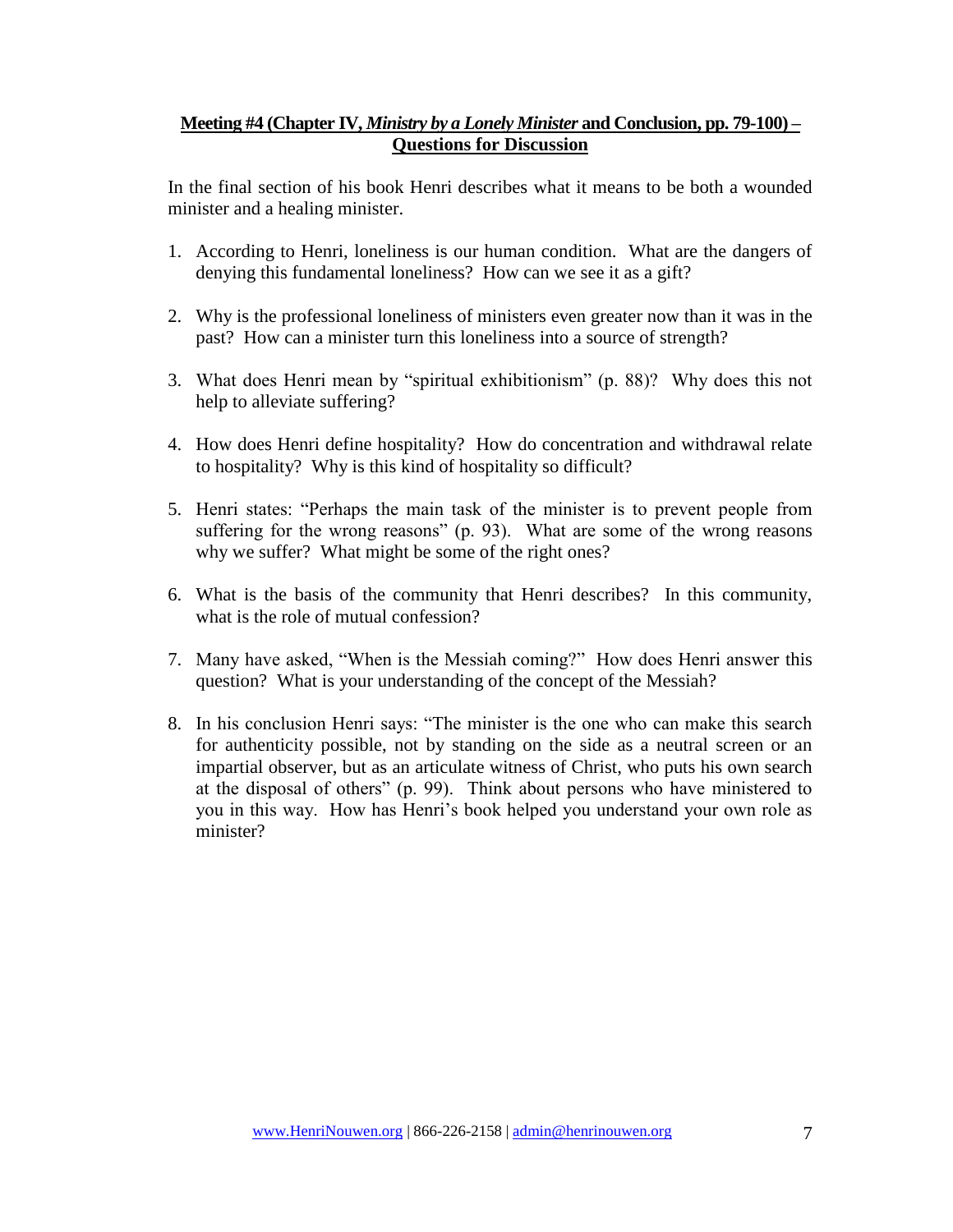Nouwen Reading Group Book:\_\_\_\_\_\_\_\_\_\_\_\_\_\_\_\_\_\_\_\_\_\_\_\_\_\_\_\_\_\_

#### **Group Members**:

| <b>Name</b> | <b>Phone Number</b> | E-mail |
|-------------|---------------------|--------|
|             |                     |        |
|             |                     |        |
|             |                     |        |
|             |                     |        |
|             |                     |        |
|             |                     |        |
|             |                     |        |
|             |                     |        |
|             |                     |        |
|             |                     |        |
|             |                     |        |
|             |                     |        |
|             |                     |        |
|             |                     |        |
|             |                     |        |
|             |                     |        |
|             |                     |        |
|             |                     |        |

#### **Leadership tasks that could be shared within your group:**

| Date of<br>meeting | Prayer/song<br>and check-in<br>with each<br>other | Video or<br><b>DVD</b><br>segments:<br>Journey of<br>the Heart | <b>Reader:</b><br>themes,<br>questions,<br>text passages | <b>Discussion</b><br>leader | <b>Refreshments</b> |
|--------------------|---------------------------------------------------|----------------------------------------------------------------|----------------------------------------------------------|-----------------------------|---------------------|
|                    |                                                   |                                                                |                                                          |                             |                     |
|                    |                                                   |                                                                |                                                          |                             |                     |
|                    |                                                   |                                                                |                                                          |                             |                     |
|                    |                                                   |                                                                |                                                          |                             |                     |
|                    |                                                   |                                                                |                                                          |                             |                     |
|                    |                                                   |                                                                |                                                          |                             |                     |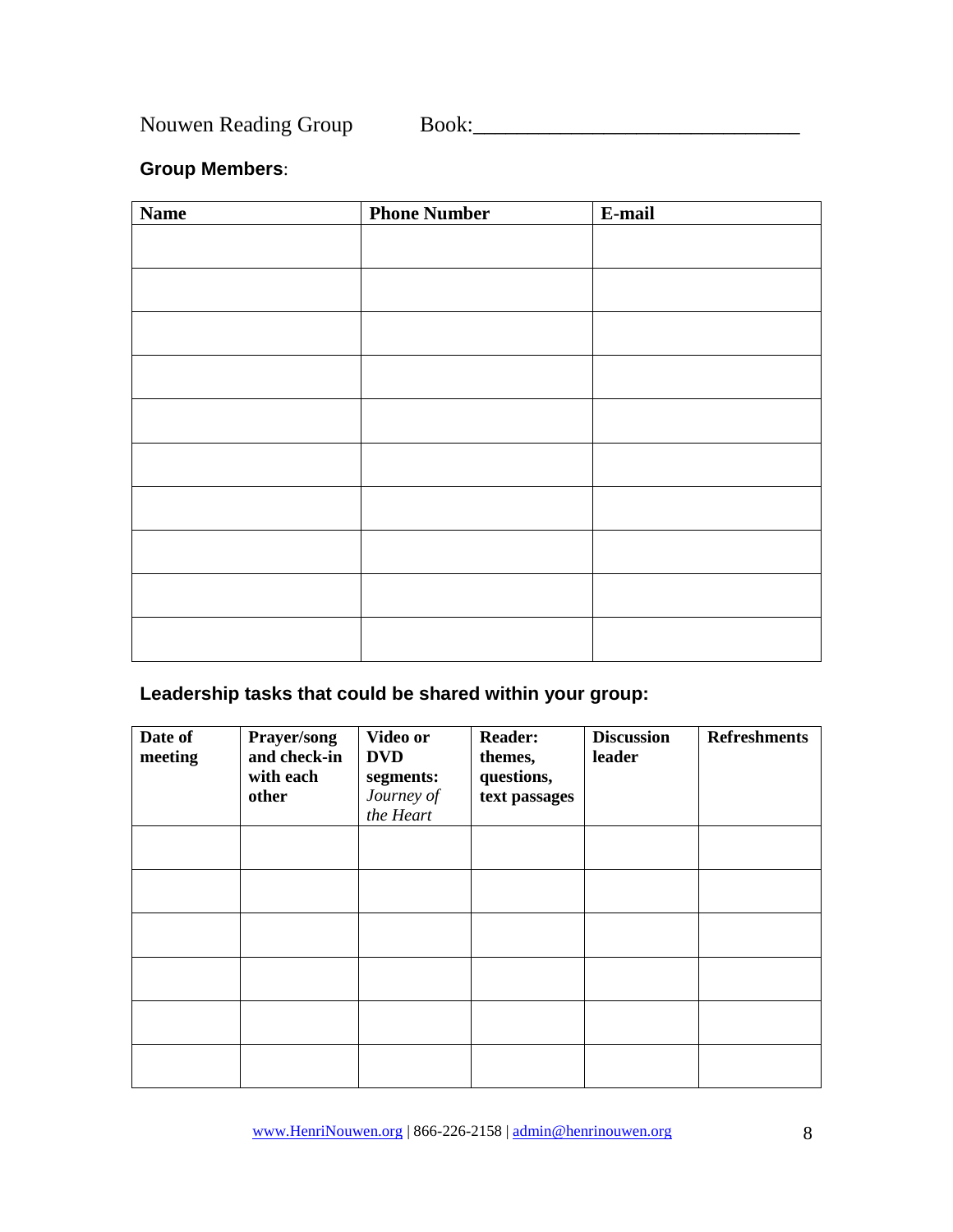

### Nouwen Reading Groups Feedback Form

Thank you for your interest in Nouwen Reading Groups! We would be most appreciative if you could take a few minutes at the end of your last meeting to complete this feedback form and send to our office in the United States or Canada. We are eager to hear about your experience in the group and about the materials prepared by the Henri Nouwen Society. We continue to learn as we go along and with your help, we hope to improve and expand our offerings. Blessings!

1. Why did you decide to start/join a Nouwen reading group? (check as many as are appropriate for you)

 $\Box$  Enjoy discussing books  $\Box$  Interested in discussions of a spiritual nature  $\Box$  Enjoy getting together with friends for any reason  $\Box$  Want to meet new people who are interested in spirituality  $\square$  Nouwen's writing resonates with me  $\square$  Did not know Nouwen's work but was interested  $\square$ Other:\_\_\_\_\_\_\_\_\_\_\_\_\_\_\_\_\_\_\_\_\_\_\_\_\_\_\_\_

2. How did you invite people to join your reading group/learn about the reading group?

\_\_\_\_\_\_\_\_\_\_\_\_\_\_\_\_\_\_\_\_\_\_\_\_\_\_\_\_\_\_\_\_\_\_\_\_\_\_\_\_\_\_\_\_\_\_\_\_\_\_\_\_\_\_\_\_\_\_\_\_\_\_\_\_\_\_\_\_\_\_\_\_

\_\_\_\_\_\_\_\_\_\_\_\_\_\_\_\_\_\_\_\_\_\_\_\_\_\_\_\_\_\_\_\_\_\_\_\_\_\_\_\_\_\_\_\_\_\_\_\_\_\_\_\_\_\_\_\_\_\_\_\_\_\_\_\_\_\_\_\_\_\_\_\_

|                                                  | $\Box$ Spoke with friends/co-workers $\Box$ Notice in church bulletin/newsletter |
|--------------------------------------------------|----------------------------------------------------------------------------------|
| $\Box$ Announcement to congregation $\Box$ Email |                                                                                  |
| $\Box$ MeetUp.com                                | $\Box$ Other                                                                     |

3. What book did you reflect on?

4. Why were you interested in discussing this particular book?

\_\_\_\_\_\_\_\_\_\_\_\_\_\_\_\_\_\_\_\_\_\_\_\_\_\_\_\_\_\_\_\_\_\_\_\_\_\_\_\_\_\_\_\_\_\_\_\_\_

5. How would you evaluate the Henri Nouwen Society reflection guide? (please circle appropriate number)

| Not helpful |  |  |  |  |  | Extremely helpful |  |  |  |  |
|-------------|--|--|--|--|--|-------------------|--|--|--|--|
|             |  |  |  |  |  |                   |  |  |  |  |

6. How was the reflection guide used?